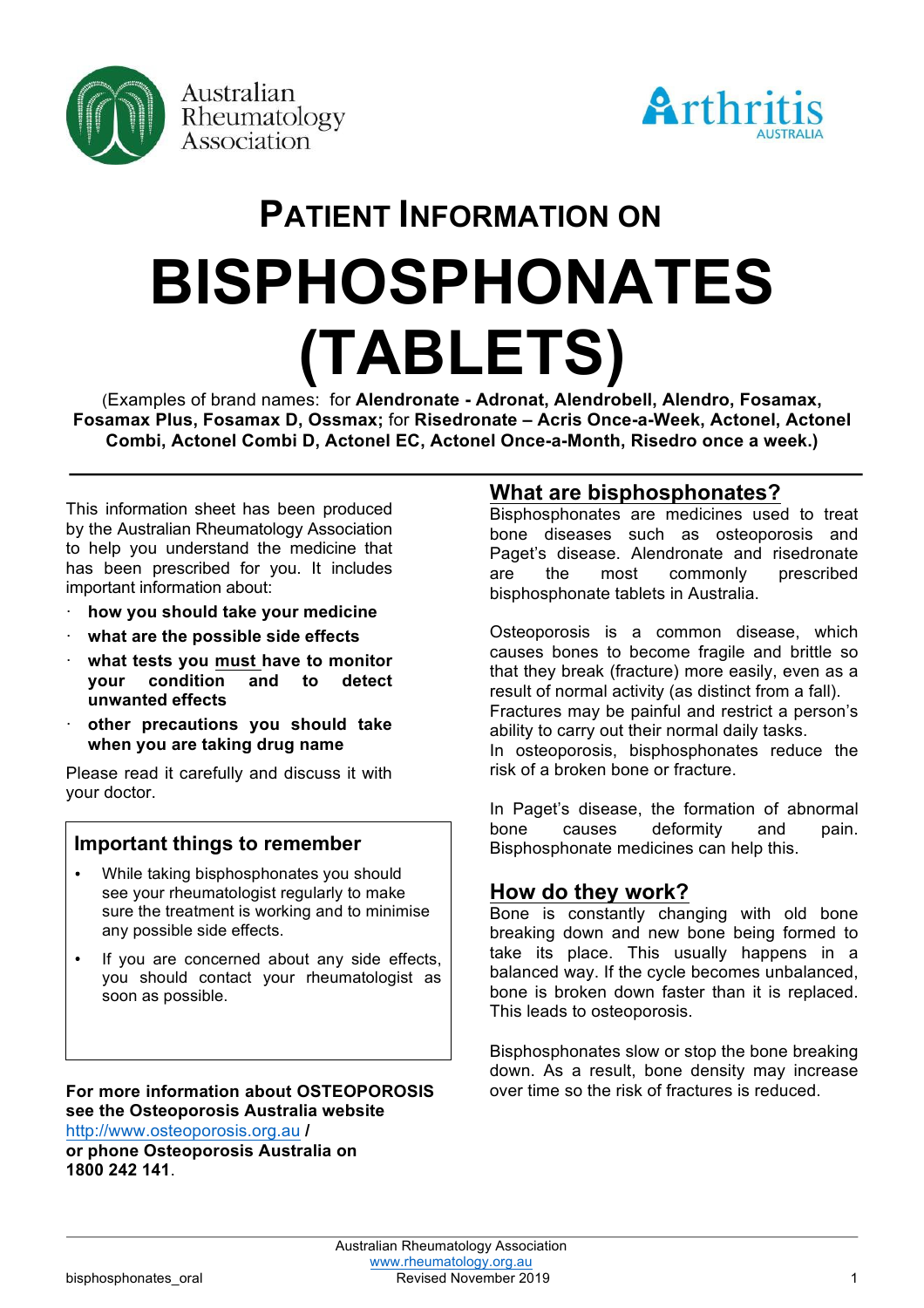# **What benefit can you expect from your treatment?**

Since osteoporosis doesn't usually have any symptoms such as pain (until a fracture occurs) you will not 'feel' any immediate benefit from your treatment with bisphosphonates.

If used for Paget's disease, bone pain may lessen with time. Your doctor will explain the likely benefits relevant to you.

You may be asked to have tests to check the effect of treatment on your bones. For example, a bone mineral density test is usually done after one to two years of treatment. This is a type of x-ray, which involves a very small amount of radiation.

Tests of urine or blood are sometimes used to measure the effects of treatment on bone formation and breakdown.

# **How are bisphosphonates taken?**

Bisphosphonates come as tablets, but can also be given by injection (see separate information sheet).

It is important to follow the directions carefully to avoid side effects and to make sure the tablets work properly. See *Important things to remember* on the first page of this sheet, and ask your doctor about the instructions relevant to the medication you have been provided.

## *What is the dosage?*

Tablets come in different strengths. The dose will depend on the type of bisphosphonate being taken and the condition for which it is being used.

For osteoporosis, the medicines are taken as a single tablet once a week or once a month for a number of years.

For Paget's disease they are usually taken daily for a limited period. Always follow the instructions provided in the packaging unless otherwise directed by a doctor.

### *Are other medicines taken with bisphosphonates?*

It is safe to use most other medicines when you are taking bisphosphonates (see *Precautions* on page 3). However, bisphosphonates should not be taken with some other osteoporosis medicines (refer *Precautions*, page 3)

It is also important not to take other medicines within 30 minutes of taking bisphosphonate tablets.

Your doctor will usually recommend you to take calcium and vitamin D supplements as well as your bisphosphonate. Some bisphosphonates are packaged in combination with vitamin D or calcium.

# *How long is the treatment continued?*

For osteoporosis, treatment with bisphosphonates is usually given for at least five years. Your doctor will review your progress each year.

For Paget's disease, the treatment may be given for a shorter period of time.

# **Are there any side effects?**

Most people who take bisphosphonate tablets do not experience side effects. Tell your doctor if you are concerned about possible side effects.

A reduction in dose or change to another medicine may minimise the side effects so that you can continue to have treatment for your bones.

## *Most common possible side effects*

- Bisphosphonate tablets may cause *inflammation of the oesophagus or stomach*  resulting in stomach pain, heartburn, feeling sick (nausea), vomiting, constipation or diarrhoea.
- *Headache and/or dizziness* may occur.
- *Mouth ulcers, aching muscles, joints and/or bones* and *swelling of joints* may also occur but do not last for long.

### *Less common or rare possible side effects*

- A potentially serious but very rare side effect with bisphosphonates is *osteonecrosis of the jaw (ONJ)*. This condition presents with jaw pain. It usually occurs after dental work which does not heal properly. For most patients who are taking oral bisphosphonates, the benefits of these medicines outweigh the potential risk of ONJ. As a precaution, it is recommended that any dental infections should be treated and any planned extractions be performed before starting bisphosphonate treatment.
- Bisphosphonates can cause *skin reactions*  such as rash or redness of the skin, which is sometimes made worse by sunlight. They can also cause *itchiness*.
- *Blurred vision, pain or redness* in the eye (called iritis) may occur and may need to be treated with eye drops. If this occurs, see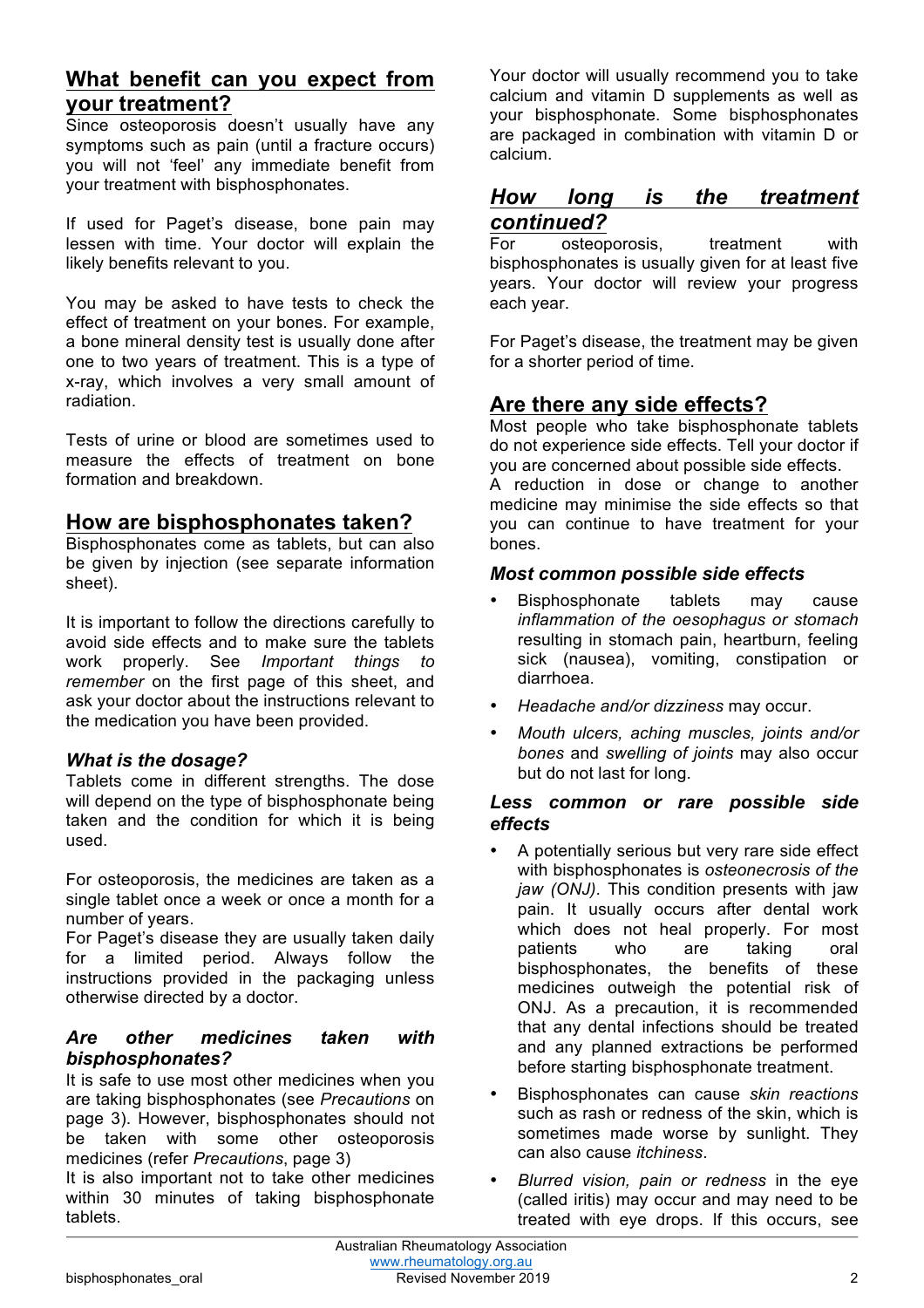your doctor.

- Fractures affecting the upper thigh bone have been reported. The risk is increased with longer time period of taking these drugs, the use of steroids and having diabetes.
- There is a possible but small increase in the risk of cancer of the oesophagus or gullet in taking this medication for more than 5 years. For most people the benefit of taking this medication outweighs the possible risk

## **What precautions are necessary?**  *Care of your teeth and mouth*

- Before starting bisphosphonate treatment, have your teeth checked by your dentist. If surgery on the jawbone is necessary, this should be done before you start the treatment.
- While taking a bisphosphonate, maintain good oral hygiene and have regular dental check-ups.

## *Blood tests*

- Monitoring blood tests are not usually required for people taking bisphosphonates for osteoporosis, although in certain situations these may be needed.
- In Paget's disease, your doctor may ask you to have a blood test to measure bone turnover and response to treatment.

## *Use with other medicines*

- It is important not to take other medicines within 30 minutes of taking bisphosphonate tablets.
- You should tell your doctor (including your general practitioner, rheumatologist and others) about all medicines you are taking or plan to take. This includes over the counter or herbal/naturopathic medicines. You should also mention your treatment when you see other health professionals.
- Bisphosphonates should not be taken with other osteoporosis medicines such as denosumab (Prolia), raloxifene (Evista), strontium (Protos) or teriparatide (Forteo).
- The risk of side effects from the low doses of aspirin used to prevent heart attack and strokes is not increased when taken with bisphosphonates.
- Nonsteroidal anti-inflammatories (NSAIDs) may also cause inflammation of the oesophagus and stomach so your doctor

may advise you not to take NSAIDs if you are taking a bisphosphonate.

- Methotrexate can be taken safely with bisphosphonates.
- The simple pain reliever paracetamol and combined medicines such as Panadeine and Panadeine Forte can be used while taking bisphosphonates provided you take them as directed.
- The absorption of bisphosphonates from the stomach can be reduced by over the counter antacids such as Gaviscon, Mylanta and Rennies and by prescribed medicines such as omeprazole (Acimax/Losec) or esomeprazole (Nexium).

## *Use with alcohol*

• Because these medicines can increase your risk of stomach inflammation, you should avoid heavy alcohol use while taking them. Drinking more than 4 standard drinks on one occasion, even if infrequently, is strongly discouraged.

## *Use in pregnancy and breastfeeding*

- Bisphosphonates are not recommended to be taken during pregnancy or when breastfeeding. If you are planning a family or become pregnant you should discuss this with your doctor as soon as possible.
- More detailed information is available at https://rheumatology.org.au/gps/documents/ ARAPregnancyPrescribingGuidanceupdateA pr19.pdf

## **How to store bisphosphonates?**

- Store bisphosphonate tablets in a cool, dry place, away from direct heat and light.
- Keep all medicines out of reach of children.